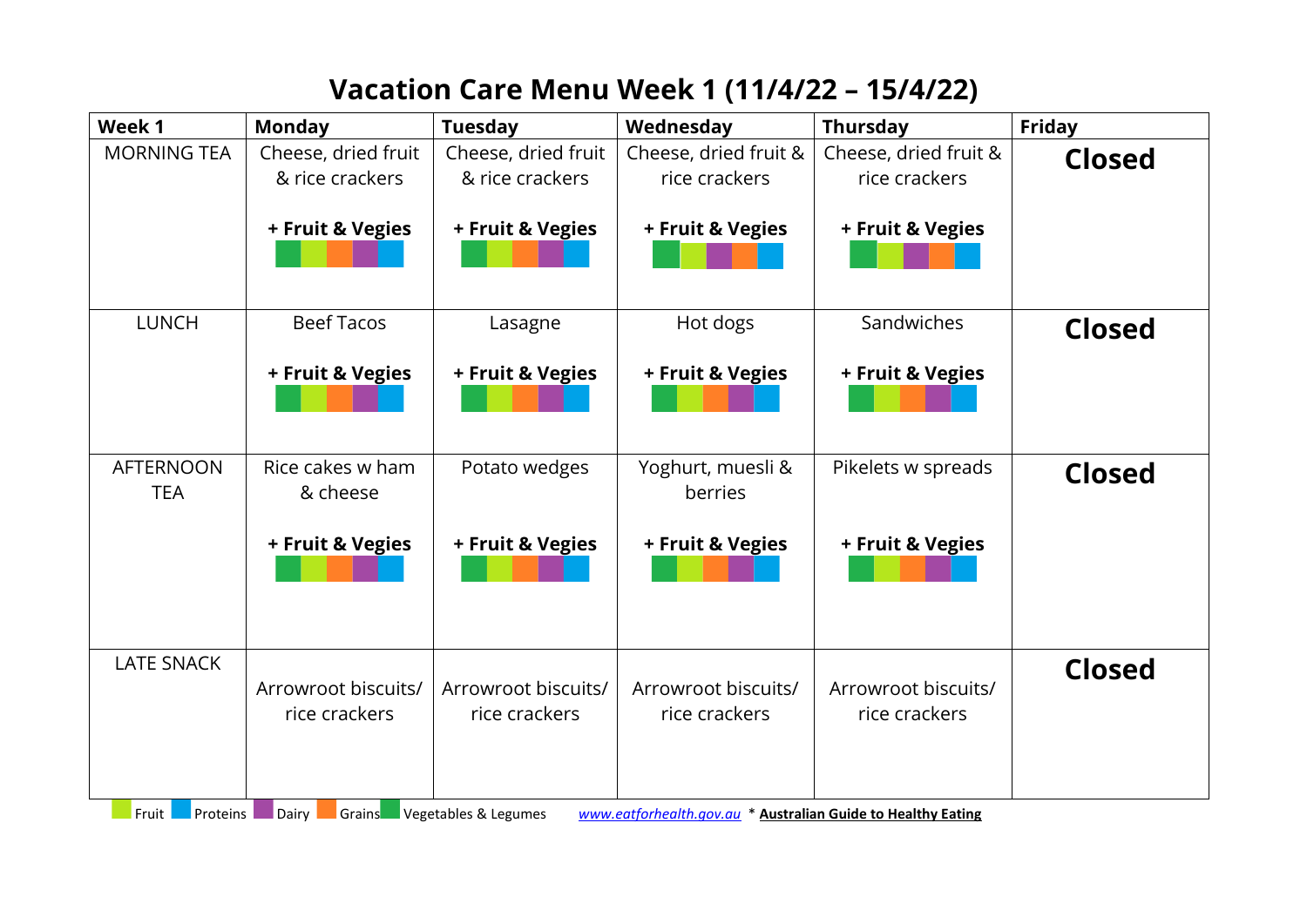## **Vacation Care Menu Week 2 (18/4/22 - 22/4/22)**

| Week 2             | <b>Monday</b>   | <b>Tuesday</b>       | Wednesday                                                    | <b>Thursday</b>     | Friday                |
|--------------------|-----------------|----------------------|--------------------------------------------------------------|---------------------|-----------------------|
| <b>MORNING TEA</b> | <b>Closed</b>   | Cheese, dried fruit  | Cheese, dried fruit                                          | Cheese, dried fruit | Cheese, dried fruit & |
|                    |                 | & rice crackers      | & rice crackers                                              | & rice crackers     | rice crackers         |
|                    |                 |                      |                                                              |                     |                       |
|                    |                 | + Fruit & Vegies     | + Fruit & Vegies                                             | + Fruit & Vegies    | + Fruit & Vegies      |
|                    |                 |                      |                                                              |                     |                       |
|                    |                 |                      |                                                              |                     |                       |
| <b>LUNCH</b>       | <b>Closed</b>   | Sausage rolls        | Lasagne                                                      | Chicken taco        | Ham & salad wraps     |
|                    |                 |                      |                                                              |                     |                       |
|                    |                 |                      |                                                              |                     |                       |
|                    |                 | + Fruit & Vegies     | + Fruit & Vegies                                             | + Fruit & Vegies    | + Fruit & Vegies      |
|                    |                 |                      |                                                              |                     |                       |
| <b>AFTERNOON</b>   |                 | Rice cakes w ham     | Pikelets w spreads                                           | Yoghurt, muesli &   | Potato wedges         |
| <b>TEA</b>         | <b>Closed</b>   | & cheese             |                                                              | berries             |                       |
|                    |                 |                      |                                                              |                     |                       |
|                    |                 | + Fruit & Vegies     | + Fruit & Vegies                                             | + Fruit & Vegies    | + Fruit & Vegies      |
|                    |                 |                      |                                                              |                     |                       |
|                    |                 |                      |                                                              |                     |                       |
|                    |                 |                      |                                                              |                     |                       |
| <b>LATE SNACK</b>  | <b>Closed</b>   |                      |                                                              |                     |                       |
|                    |                 | Arrowroot            | Arrowroot                                                    | Arrowroot           | Arrowroot biscuits/   |
|                    |                 | biscuits/rice        | biscuits/ rice                                               | biscuits/rice       | rice crackers         |
|                    |                 | crackers             | crackers                                                     | crackers            |                       |
|                    |                 |                      |                                                              |                     |                       |
| Proteins<br>Fruit  | Dairy<br>Grains | Vegetables & Legumes | www.eatforhealth.gov.au * Australian Guide to Healthy Eating |                     |                       |